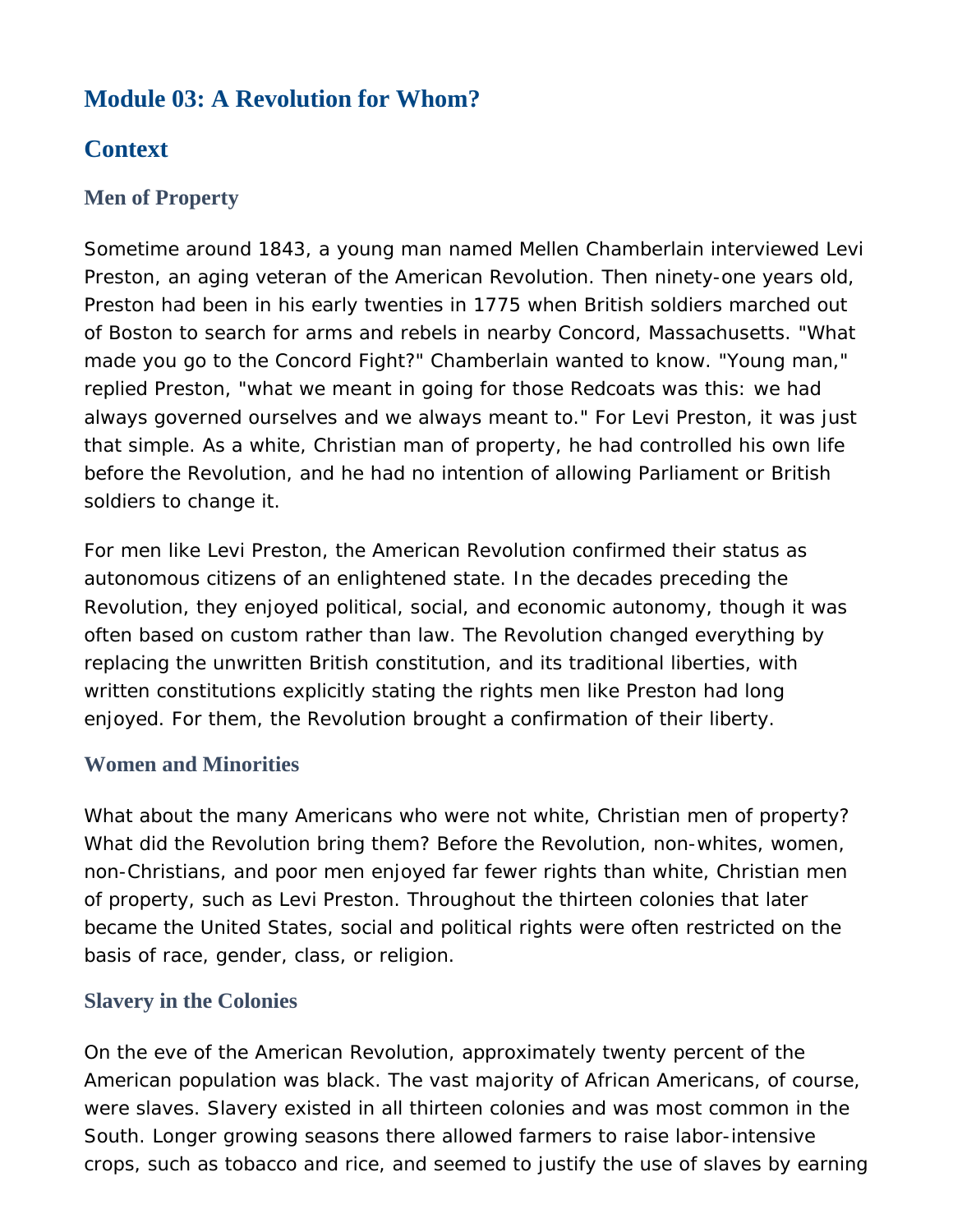enough to pay for them. Slaves made up nearly forty percent of the southern colonies' total population and more than sixty percent of South Carolina's population. But northerners also found uses for slaves in their cities, homes, and industries. In fact, in sheer numbers, New York had more slaves than Georgia until after the Revolution.

#### **The Rights of Slaves**

Slaves had no rights. Their owners might grant them various privileges, such as days off or access to garden plots, but they could revoke such rights at any time. Legally, slaves could hold no property of their own. Their time and the fruits of their labor belonged to their owners. Their conjugal unions were not legal marriages and could be broken at any time. They and their children could be bought, sold, conveyed in wills, or used to pay debts, like any other property. Owners could also beat, rape, torture, and even kill their slaves with complete impunity.

#### **Free Blacks**

Free blacks occupied a perilous middle ground between freedom and slavery. In general, their rights to property were fairly secure. Free blacks could usually buy and sell both real estate and personal property, including slaves, though in some cases their rights were hedged with restrictions. Boston, for example, forbade free blacks to own pigs, while Connecticut barred them from holding land in any town without the town government's permission. Despite rights to property, however, free blacks were treated as second-class citizens. They often needed passes to travel and were frequently forbidden to own firearms. They were tried by courts, but could not serve on juries. Free blacks were also taxed like other citizens, but usually denied the right to vote.

#### **Women's Rights**

Women enjoyed few rights in Anglo-America. This was especially true of married women, who in many ways ceased to exist as legal or public beings. Married women had no authority to sign contracts. Any real estate she owned before getting married became her husband's to manage, and any personal property she owned became her husband's outright. Unmarried, adult women at least retained their property rights. They could buy and sell both real estate and personal property, execute contracts, and sue or be sued over debts, and they often ran businesses, such as taverns or shops. Unmarried, adult women also paid taxes on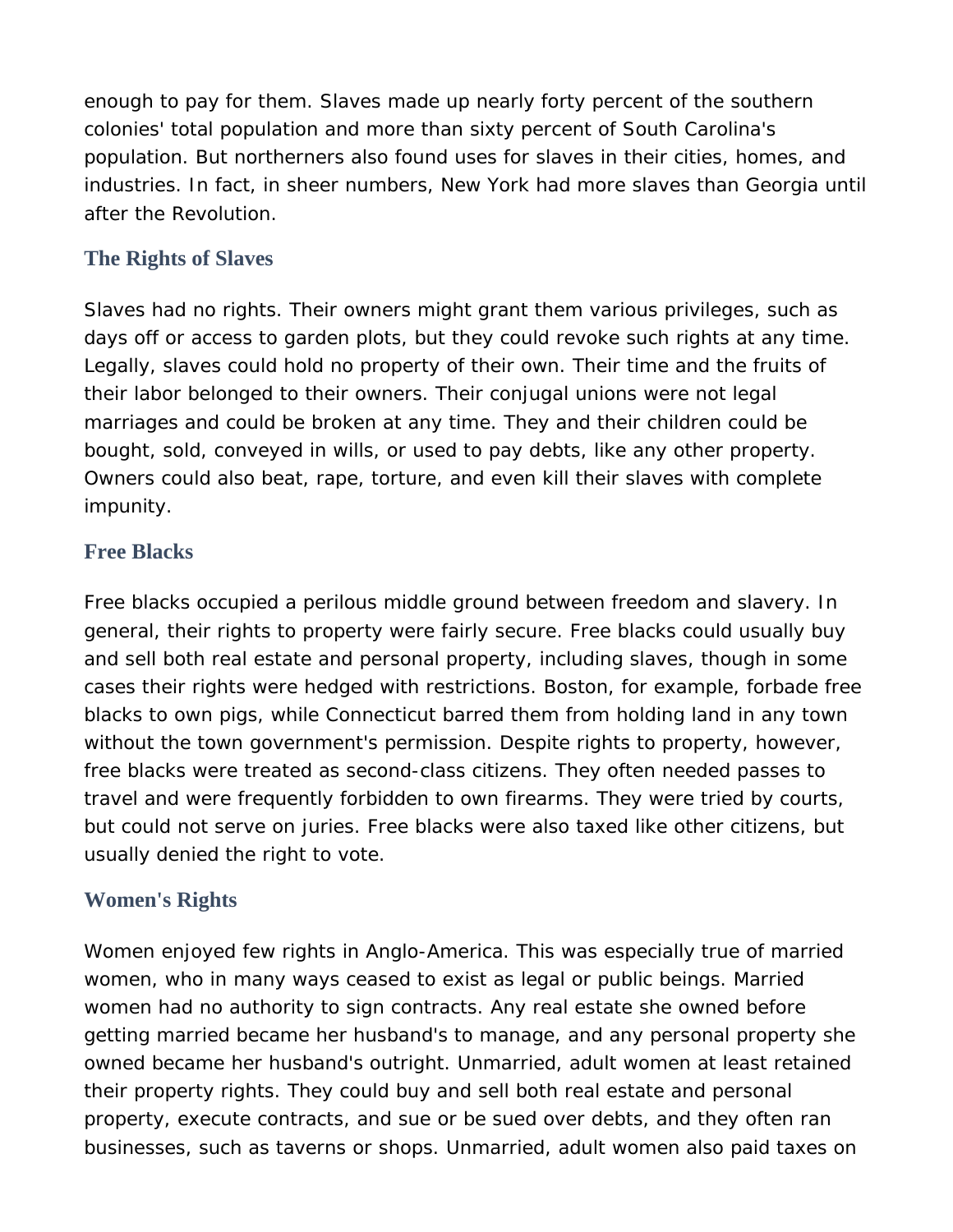the property they owned. Yet even as tax-payers, woman never enjoyed political rights in Anglo-America. No colony allowed them to vote, hold political office, or serve on a jury.

#### **Women in Public and Private Spheres**

Colonial women often enjoyed more rights within private spheres, such as among family or in church, than they did in public spheres, although here, too, they were generally considered subordinate to men. Husbands acted as the head of the house; as such, they were expected to provide for their wives' emotional as well as material needs. In addition, husbands retained the right to "correct" — within limits — those in their charge, which included their wives. In most colonies, however, marriage was for life. Only in the Puritan colonies, where marriage was a civil institution rather than a sacrament, could women divorce husbands who were cruel or deserted them. Men also dominated most churches in the colonies. Only among the Quakers and some of the smaller Pietist groups, such as the Moravians, did women exercise spiritual power in Anglo-America.

## **Wealth and the Right to Vote**

Though not as hierarchical as England itself, Anglo-America was far from democratic. Wealth brought power in the colonies, which left poor men with little political or social clout. Political power was directly linked to wealth. Each colony wanted its voters to be "independent," by which they meant free of other men's economic control. Most colonies, therefore, required men to own land (called a freehold) or other valuable assets, such as houses or businesses, in order to vote, although a few granted the vote to men with lifetime leases rather than freeholds. No one knows for sure what percentage of the population met this test. It was certainly easier to vote in the colonies than it was in England, but most historians estimate that only about three-fourths of adult white males in colonial America owned enough property to vote. In addition, holding office usually required even more wealth. Although few laws required it, Anglo-Americans expected wealthy men to dominate elected office. In Virginia, for example, law permitted any adult freeholder to serve in the House of Burgesses. In the late colonial era, however, those elected to the House were usually three or four times wealthier than the average freeholder.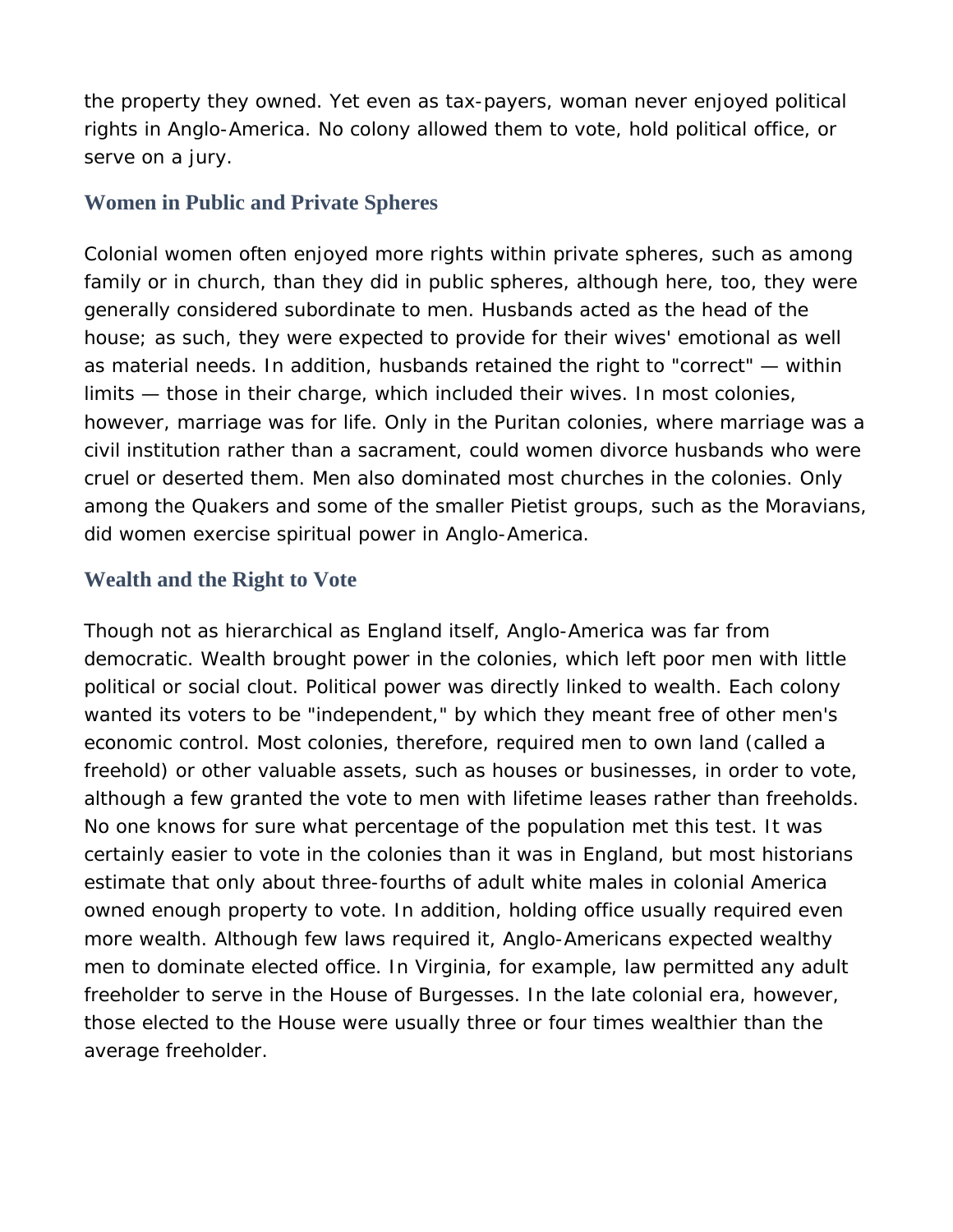## **Wealth and Social Standing**

One's social status was also linked to wealth, or to the trappings of wealth. How one dressed, spoke, or behaved in public — all of which were often tied to wealth — played a major role in how one was treated. Colonial Americans expected to defer to their betters, just as the English did. In England, "the better sort" were identified by a combination of wealth and birth; ancient families might retain prestige long after their money had run out. But in America, it was harder to identify a gentleman by his lineage, so money was often the only measure of social standing. Money also signified one's religious standing in many colonial communities. Among Anglicans, only wealthy men served on the vestries that governed church affairs. In Puritan colonies, where individual congregations exercised more religious authority, only wealthy men served as deacons or elders. Throughout the colonies, many churches based seating on the individual's wealth; the wealthier one was, the nearer to God.

#### **Religious Freedom?**

One of the great myths of American history is that English colonists came to America for religious freedom. While many did come to the New World to practice their own religion freely, few believed that others should be allowed that privilege. Among the thirteen colonies that became the United States, only Rhode Island granted its citizens the right to attend (or not attend) the church of their choice. Most of the other colonies had state churches. Each resident of the colony, whatever their personal beliefs, was required to pay taxes in support of the state church and to attend its services. Many colonial governments also outlawed meetings of other churches and threatened to arrest their ministers and members. Seventeenth-century Massachusetts even executed several Quakers who had returned to the colony after being banished because of their religion. By the end of the colonial period, official churches had begun to lose some of their power, and several colonies expressed de facto tolerance of other Protestant religions. This did not, however, free their members from paying taxes to support the official faith; it simply allowed them to establish their own churches and conduct their own services. Even limited freedom of worship was usually denied to Catholics and Jews.

#### **Religion and Political Rights**

The right to worship was only one aspect of religious freedom. Politics and religion were closely linked in the seventeenth century, and political rights often depended